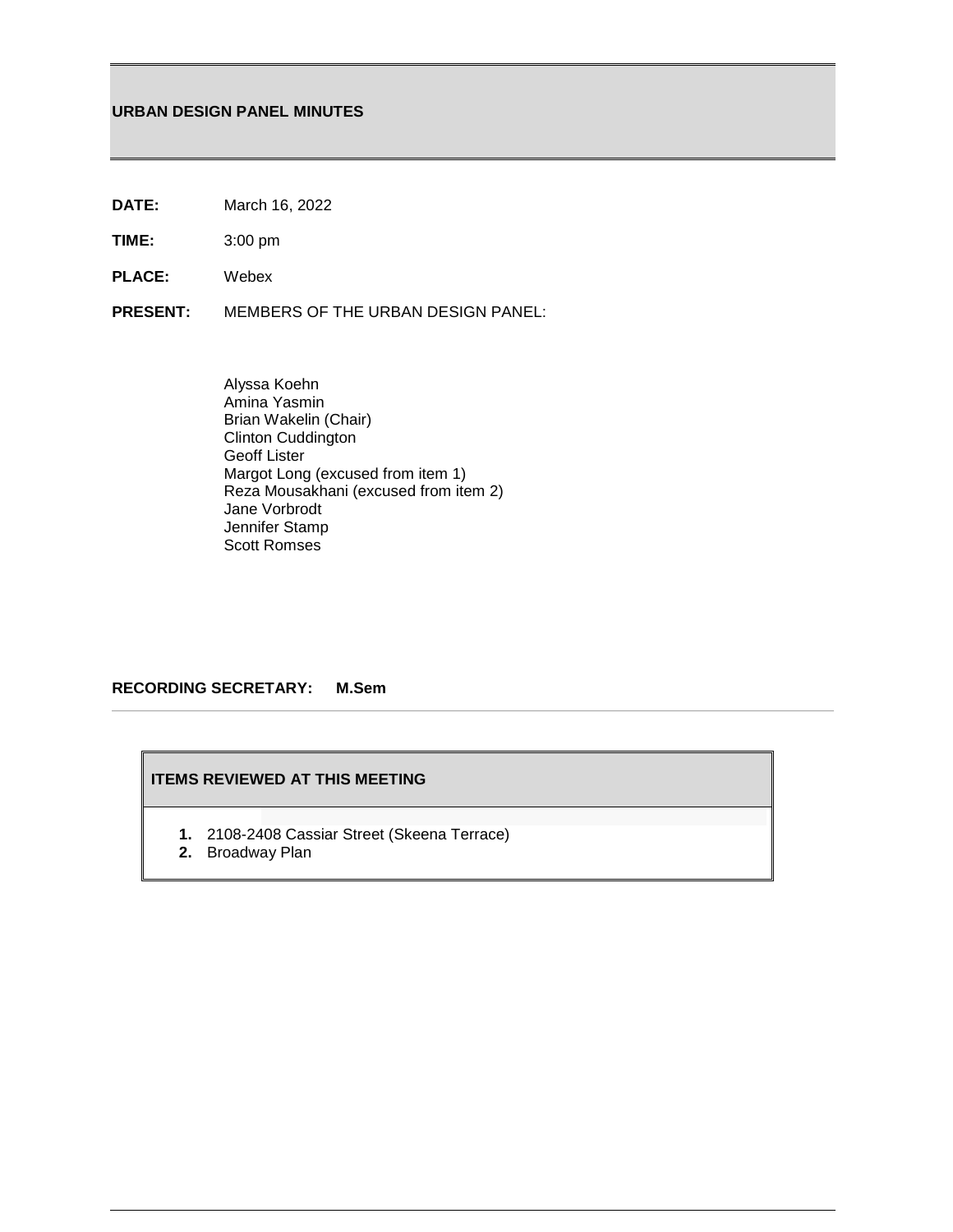**BUSINESS MEETING** Chair, MR. WAKELIN, called the meeting to order at 3:00 p.m. and noted the presence of a quorum.

| 1. | Address:<br><b>Permit No.:</b><br><b>Description:</b>   | 2108-2408 Cassiar Street (Skeena Terrace)<br>N/A<br>The City, together with the applicant, BC Housing are developing a Policy<br>Statement for Skeena Terrace that will inform the subsequent rezoning<br>application for the site. A Policy Statement is a guiding document that<br>establishes Guiding Principles, objectives and policies relating to a range<br>of topics. The Policy Statement will set principles and objectives around<br>land use, density, building types and heights, mobility, sustainability,<br>reconciliation and infrastructure, ecology, parks and open space,<br>community amenities, and development phasing. The purpose of this<br>workshop is to invite feedback from the Panel on the draft Guiding<br>Principles and the preferred design concept identified for the site. |
|----|---------------------------------------------------------|-------------------------------------------------------------------------------------------------------------------------------------------------------------------------------------------------------------------------------------------------------------------------------------------------------------------------------------------------------------------------------------------------------------------------------------------------------------------------------------------------------------------------------------------------------------------------------------------------------------------------------------------------------------------------------------------------------------------------------------------------------------------------------------------------------------------|
|    | Zoning:<br><b>Application Status:</b><br><b>Review:</b> | CD-1(11B)<br>Non-voting workshop for policy statement<br>First                                                                                                                                                                                                                                                                                                                                                                                                                                                                                                                                                                                                                                                                                                                                                    |
|    | <b>Architect:</b><br>Delegation:                        | Perkins + Will Architects and PWL Partnership Landscape Architects Inc.<br>Sheryl Peters, BC Housing, Project Lead                                                                                                                                                                                                                                                                                                                                                                                                                                                                                                                                                                                                                                                                                                |
|    |                                                         | Jason LeBlanc, P&W Director of Urban Design Consultant Team Lead<br>Margot Long, PWL Senior Principal Landscape Lead<br>Kathy Wardle, P&W Director of Sustainability and Resiliency Lead<br>Michael Mortensen, Livable City Planning Director Urban Economist                                                                                                                                                                                                                                                                                                                                                                                                                                                                                                                                                     |
|    | Staff:                                                  | Derek Robinson and Sarah Crowley                                                                                                                                                                                                                                                                                                                                                                                                                                                                                                                                                                                                                                                                                                                                                                                  |

## **EVALUATION: NON**‐**VOTING WORKSHOP**

- Sarah Crowley, Rezoning Planner began by thanking the panel and indicated the team's appreciation to provide the members with an overview of the project details and draft design work for Skeena Terrace along with the applicant BC Housing, their design team at Perkins + Will , and landscape team at PWL Partnership.
- Sarah outlined that the workshop would commence with a presentation from the staff team, followed on by a presentation from the BC Housing team and their consultants who will speak to the design story for Skeena Terrace and how the teams got to the concept the panel would be reviewing today.
- Derek Robinson, Development Planner, provided some context on the purpose of the workshop and further opportunity for Panel input as the project would proceed ahead to the rezoning application phase.
- Sarah noted that Skeena Terrace is a 10.8 acre site managed and operated by BC Housing and located in East Vancouver in the Hastings-Sunrise neighbourhood that fronts onto Lougheed Highway at the south end and located near the boundary with the City of Burnaby to the east. The site is currently zoned CD-1 (11B) which permits the existing residential use on site.
- The site is surrounded to the east along Skeena Street as land zoned (I-2) for Industrial use and there are industrial lands also located across Lougheed Highway, south of the site. As one moves further north along Cassiar Street, the area transitions to a quieter, residential street which also includes Thunderbird Community Centre and Thunderbird Elementary School and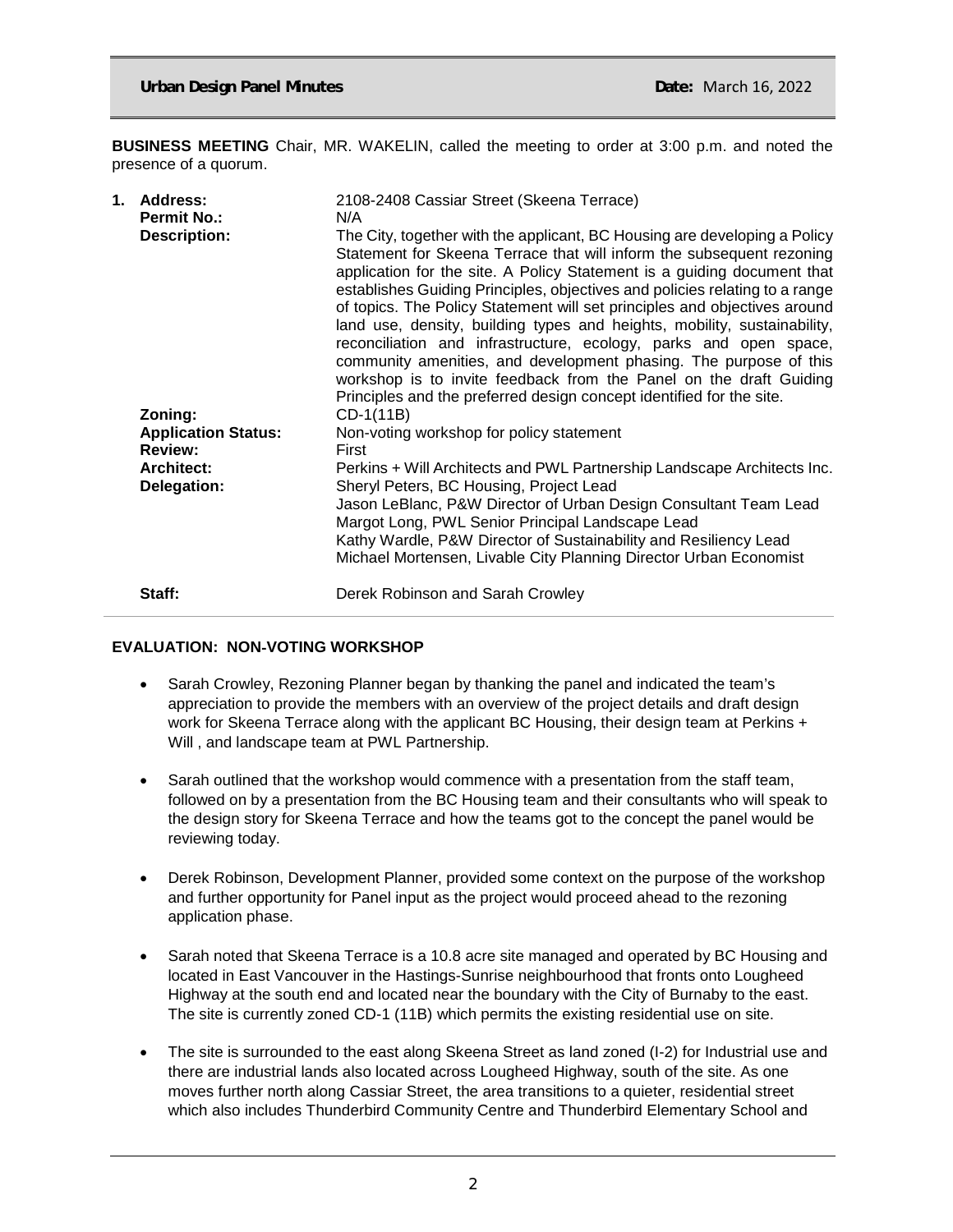# **Urban Design Panel Minutes Community Community Community Community Community Community Community Community Community Community Community Community Community Community Community Community Community Community Community Com**

land zoned RS-1 (one family dwellings). To the north and north-west, the area is currently comprised of low-rise residential properties.

- Sarah presented the panel with a slide showing the current amenities in the immediate vicinity of the site, which she indicated the team wanted to enhance and add to through the Skeena Terrace Planning Program Process. As noted, the Thunderbird School and Community Centre is a valuable hub for current tenants as well as the on-site "Hut" which offers tenants programs and classes. The site is served by buses that operate along both Lougheed Highway to the south and Rupert Street to the west. Rupert Skytrain is within walking distance of the site and the Central Valley Greenway to the south. Nearby parks were also outlined for the panel.
- Currently, the site comprises of 230 occupied residential rental units and was one of the first housing sites in Vancouver to build purpose-built social housing in response to the urban renewal plan in the 1960s. The site is steeply graded from the north down to Lougheed Highway. The site has an array of established, mature trees on site and the on-site landscaping was designed by Landscape Architect, Corenelia Oberlander at that time.
- Sarah explained that the deliverable for this phase of the Skeena Terrace Planning Program will be a Policy Statement to Council. The Policy Statement will be an amalgamation of both the Guiding Principles and an Illustrative Plan (draft concept), and it will establish objectives and policies relating to a range of topics such as land use, density, mobility, open space and places, many of which the team is seeking the panel's input on with this workshop.
- An overview of the City's planning process and the steps that follow such as construction and moving in of tenant's process was provided. This process will take many years. Staff are anticipating that the Policy Statement will be brought before Council in the summer this year.
- There are many city policies the team need and have consulted for the Planning Program. Given its size (over 10 acres), Skeena Terrace will need to adhere also to the Sustainable Large Developments Policy. The emerging policies too such as the emerging Vancouver Plan has highlighted the importance of creating complete communities in our planning process.
- Also to note is a new body of work coming out through the Station Area Planning work- the study area will include the areas near the Rupert and Renfrew Skytrain stations which are within walking distance of Skeena Terrace. The plan will guide change and growth in the neighbourhood, specifically looking to add more housing choices, increase employment capacity within the area's existing employment lands, advance ecosystem restoration, and manage flood risk around Still Creek. The study area is roughly bound by Nanaimo, 1<sup>st</sup> Ave., Boundary, and 22nd Ave.
- Coupling the emerging policies with the site specific requirements under the sustainable large site policy, Staff are looking at how the Policy Statement can ensure that Skeena Terrace will be a vibrant, sustainable community.
- An overview of the site analysis work undertaken by the staff and applicant teams was provided along with the on-site tenant, stakeholder and community engagement process to date. The Planning Program is currently in its active second phase of engagement outreach on the design concept work.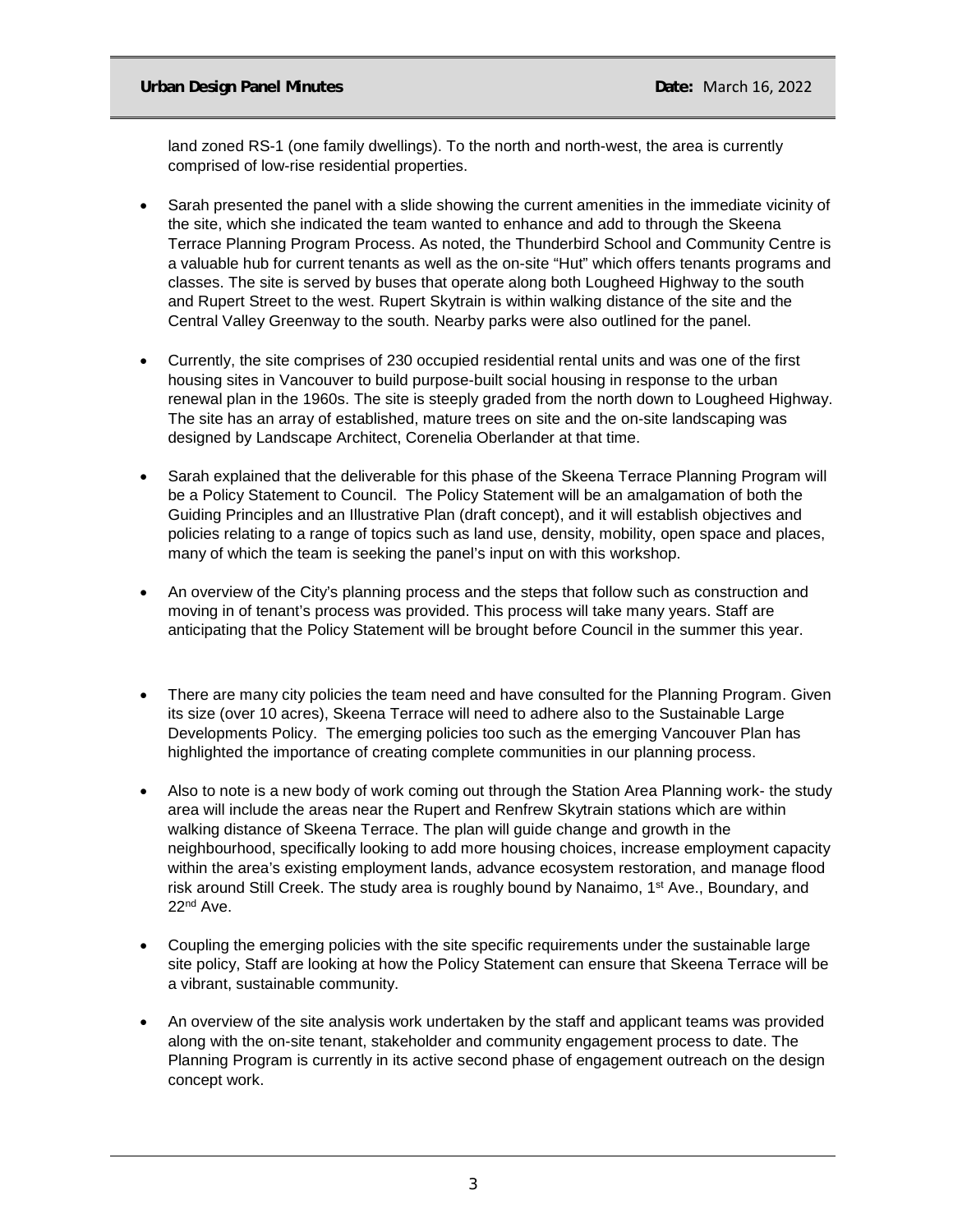• Sarah provided an overview of the Guiding Principles and Design Objectives and indicated how these were used as a springboard for which to base the draft design work the panel were reviewing at today's workshop.

# **Advice from the Panel on this application is sought on the following:**

# 1) Open Space Network

The character, configuration and connectivity of public parks and open space

- The extent that the open space network is inviting, active and welcoming to the public
- The success of the proposed east-west connections through the site
- The location and success of the proposed 'central plaza' and the 'gateway terraces' at key entrance points

# 2) Accessibility + Mobility

The mobility network including prioritizing walking and cycling

- The success to which grade is being mitigated and enhanced as a defining site feature
- Suggestions to ensure success of the 'slow street' concept along Hermon Drive
- The general location and strategy of loading, underground access and pickup-drop off
- The opportunity and approach to accessibility for the existing slope running along Lougheed

# 3) Built Form

The approach to massing, building typologies and organization of density and height

- The overall distribution of height, the relationship created between point towers and the transition of heights to existing context
- The overall distribution of density, the proposed street walls, point tower podium heights and building lengths
- The extent to which the massing strategy supports and enhances an active public open space network, including active edges for key open spaces
- The opportunity to maximize wood frame construction

# 4) Site Program + Complete Community

The proposed mix of land uses, the amount and location of non‐residential uses in relation to the nearby SkyTrain station and employment lands, as well as future anticipated densification through Station Area Planning

## 5) Preliminary Sustainability Strategies

• Opportunities and approaches related to Green Buildings policy requirements

- Opportunities and preliminary responses to the Rezoning Policy for Sustainable Large **Developments**
- The proposal for a visible on-site storm water network as a defining feature of the open space network
- The success of the tree retention strategy
- Opportunities for the use of building rooftops

# **Applicant's Introductory Comments:**

Sheryl Peters, BC Housing, Project Lead began by introducing the project.

- The original development of Skeena Terrace was embedded in the urban renewal movement of that day. Today it's very much still a housing story, but a different one.
- The design team will present a modern day vision of the site that looks to preserve our very precious low income housing stock for our region by replacing them, as well as presenting new opportunity to respond to the housing demands of today while still looking to design solutions for sustainability and resiliency.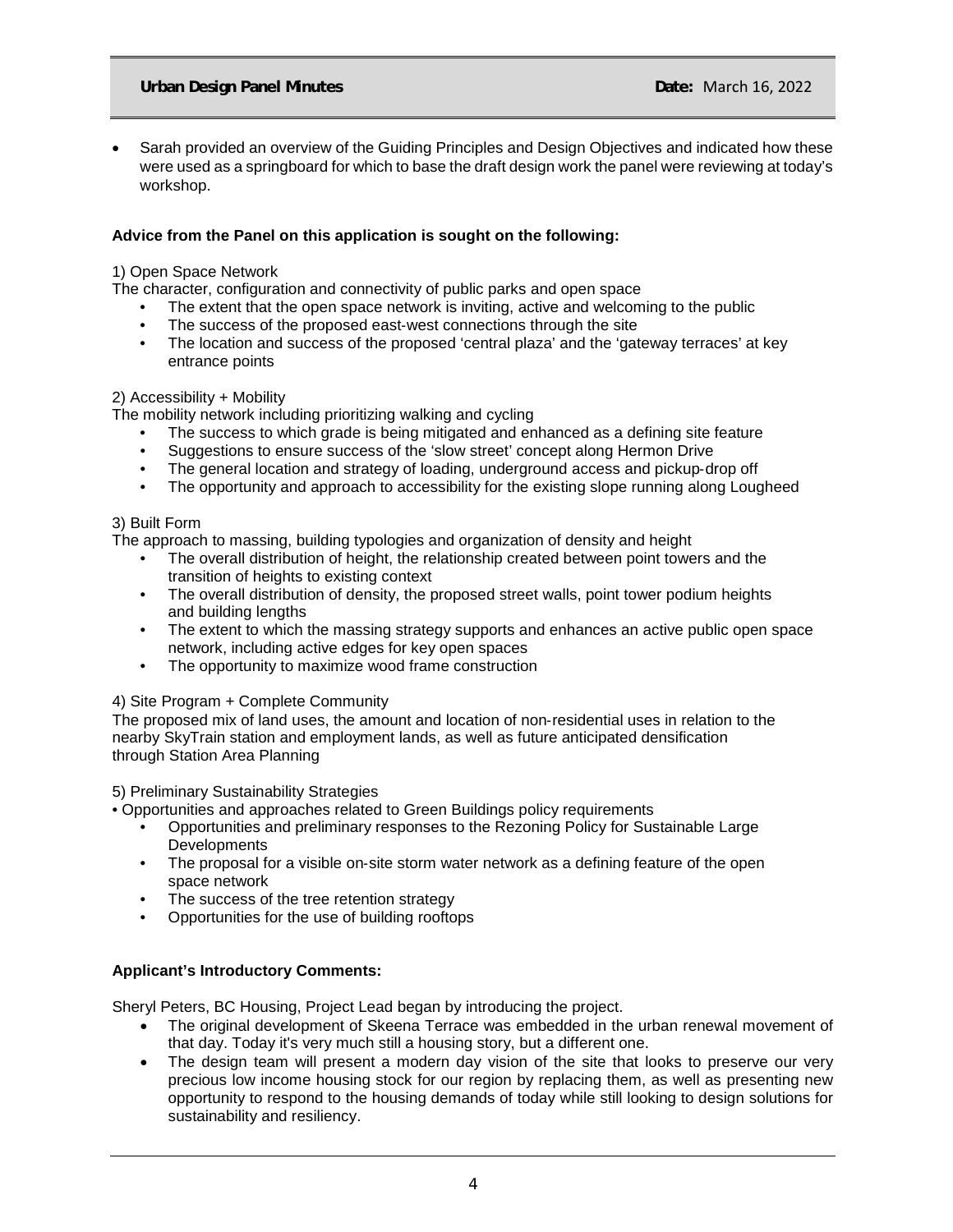Michael Mortensen, Livable City Planning Director Urban Economist then presented on The Skeena Terrace Opportunity.

- This is a once in a lifetime opportunity to re-develop this 10 acre transit oriented site, intensifying the use of BC housing's land and to respond to Vancouver's affordable housing crisis.
- This project gives people security of tenure, social economic mobility and housing choice within their neighborhood.
- Replace 230 existing low income rent geared towards low income housing on the site. The intent is take care of those tenants existing, redevelop housing so that tenants can move into new housing at the exact same rents with similar units in terms of number of bedrooms. 1500 new rental homes will be created. Vancouver will get 1700 to 1800 new market rental units, two thirds of which are significantly below market. And then the other third would be market oriented at the low end of market rents. The outcome will be a spectrum of housing that's secured market, all at 100% rental, meeting the needs of a wide cross section of key households across all incomes, but predominantly below market in character and the makeup of the housing.
- This proposal will be family oriented housing,
- The retail needs to be right sized, if it's overcooked and retail is overprovided, than BC Housing ends up subsidizing retail and not housing, the retail has to survive. There will also be a 69 space daycare facility.
- This redevelopment is for families of all incomes specifically those who really need affordable housing in Vancouver.

Jason LeBlanc, P&W Director of Urban Design Consultant Team Lead presented on the design drivers that informed the conceptual approach and development of the site.

Site design drivers:

- 1) Typography and site circulation.
	- By utilizing the existing terraces as the primary areas for community building.
	- There is very poor barrier free connectivity east west across the site.
	- Its distinctive precinct that's characterized by a steeply terracing site, a lot of mature trees and large open spaces and a fairly homogenous architectural expression across the site.
	- The site affords a great opportunity as a potential new gateway condition to the city of Vancouver, at the southeast corner of the site.
- 2) Trees and watershed.
	- There is a wealth of ecological assets on the existing Skeena site. The goal is to maintain as many of the mature significant tree growth as possible on the site, utilizing these trees and significant open spaces
- 3) Site and cultural memory.
	- Maintaining the community built memorial, to pay respects to a family that passed away in a tragic fire several years ago at the site. Also, upgrading and enhancing the Skeena Hut that is the tenant's amenity building.
	- Tenants have informally introduced planter boxes all over the site and there's a high degree of participation in urban agriculture and reinforcing that culture.
	- In addition, responding to the existing community anchors that exist, the Thunderbird School and Community Center and reinforcing activity and community.

Margot Long, PWL Senior Principal Landscape Lead presented on the big design drivers for this project.

- The watershed forms an important part of the Brunette River system that flows into the Fraser River system which is critical to fish bearing creeks in the region. The watershed cannot be separated from the trees and soils.
- Retained trees are connected by native soils and create and important symbiotic connection through the roots and soils.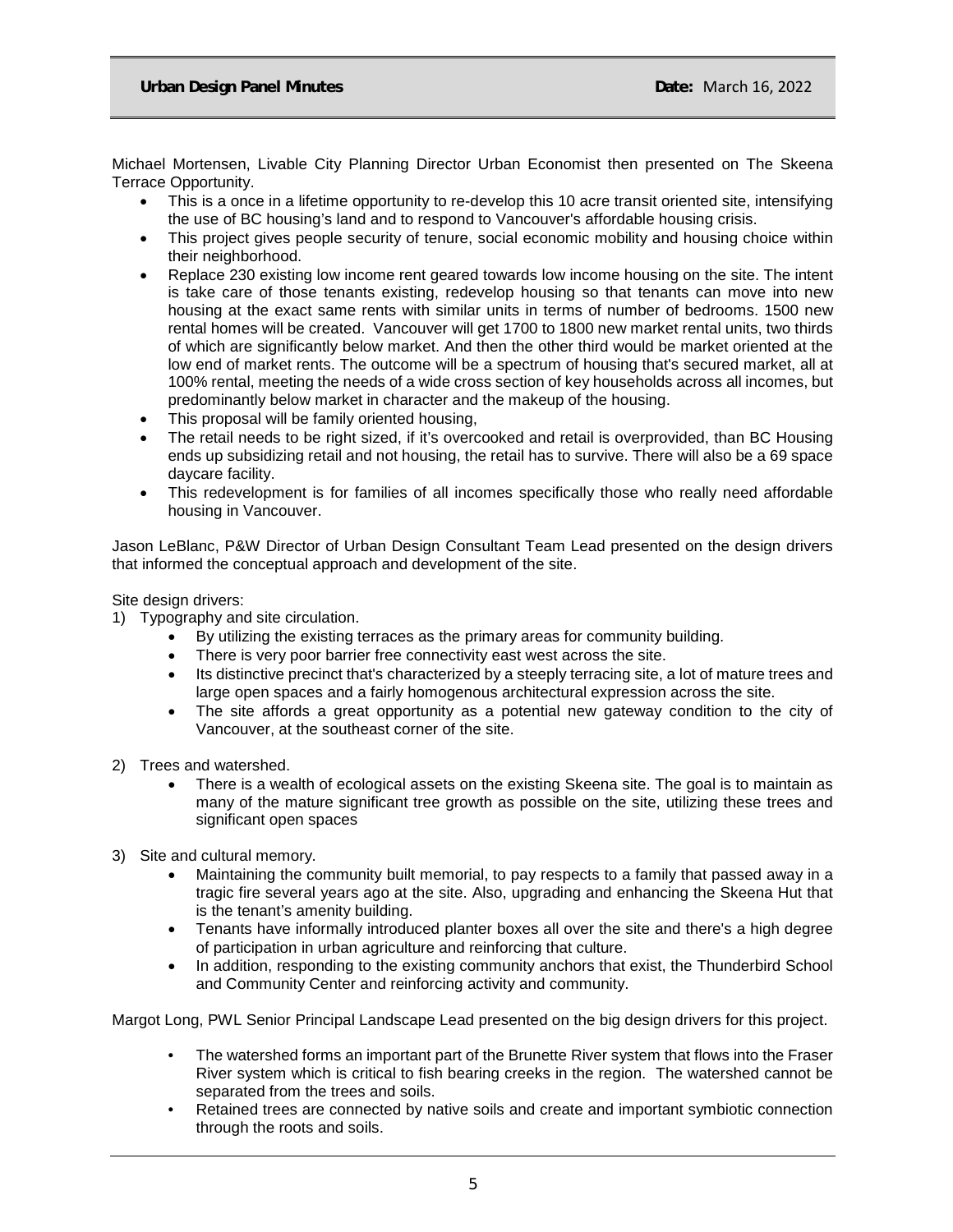• With the protection of a significant number of trees and a strong watershed connection, it opens up spaces which make up the public realm and semi-private places that we have been able to connect throughout the site, creating a strong connected community.

Kathy Wardle, P&W Director of Sustainability and Resiliency Lead presented on the project's approach to sustainability, community and climate resilience.

#### Climate resilience:

Design for a 2050-2080 climate:

- Consideration for thermal comfort, indoors and outdoors. And what does it mean from an overall air quality standpoint.
- Retention of mature trees to provide cooler outdoor space while also helping to filter outdoor air.
- Site design will help minimize the urban heat island effect through increased canopy coverage and by maintaining soil depths. This project will eliminate as much surface parking as possible reducing the urban heat island effect associated with this new community.
- Consideration for integrating post disaster amenity
- Design durable long lasting buildings
- Integrate storm water management, exploring the re-use of water for landscape irrigation and exploring blackwater treatment.

## Community Resilience:

- Minimize tenant displacement and disruption
- Maximize and diversify affordable housing
- Provide local serving childcare and retail facilities
- Prioritize access to views, daylight, and nature

## Operational Carbon:

- Prioritize passive design strategies
- Exceed BC Step Code requirements
- Electrify buildings
- Make buildings renewable ready
- Ensure electric vehicle charging on site
- Encourage active modes & transit

#### Embodied Carbon

- Use low embodied carbon intensive materials
- Use low carbon concrete
- Use wood frame to maximize carbon sequestration<br>Design for building adaptability, adaptability, disassembly and deconstruction

## **Applicant and staff took questions from Panel.**

## **Panel Commentary**

A Panelist noted opportunities to strengthen the project by involving the Musqueum Squamish Nation's in particular with ecological connections and stormwater management, connecting with some of the work the Nations are doing.

## Open Space Network

Panel support the approach and encourage further strengthening of the design concept of urban rooms.

Panel note there was a lack of documentation of current and future site contextual relationships and encourage further design development to confirm the viability and success of these connections.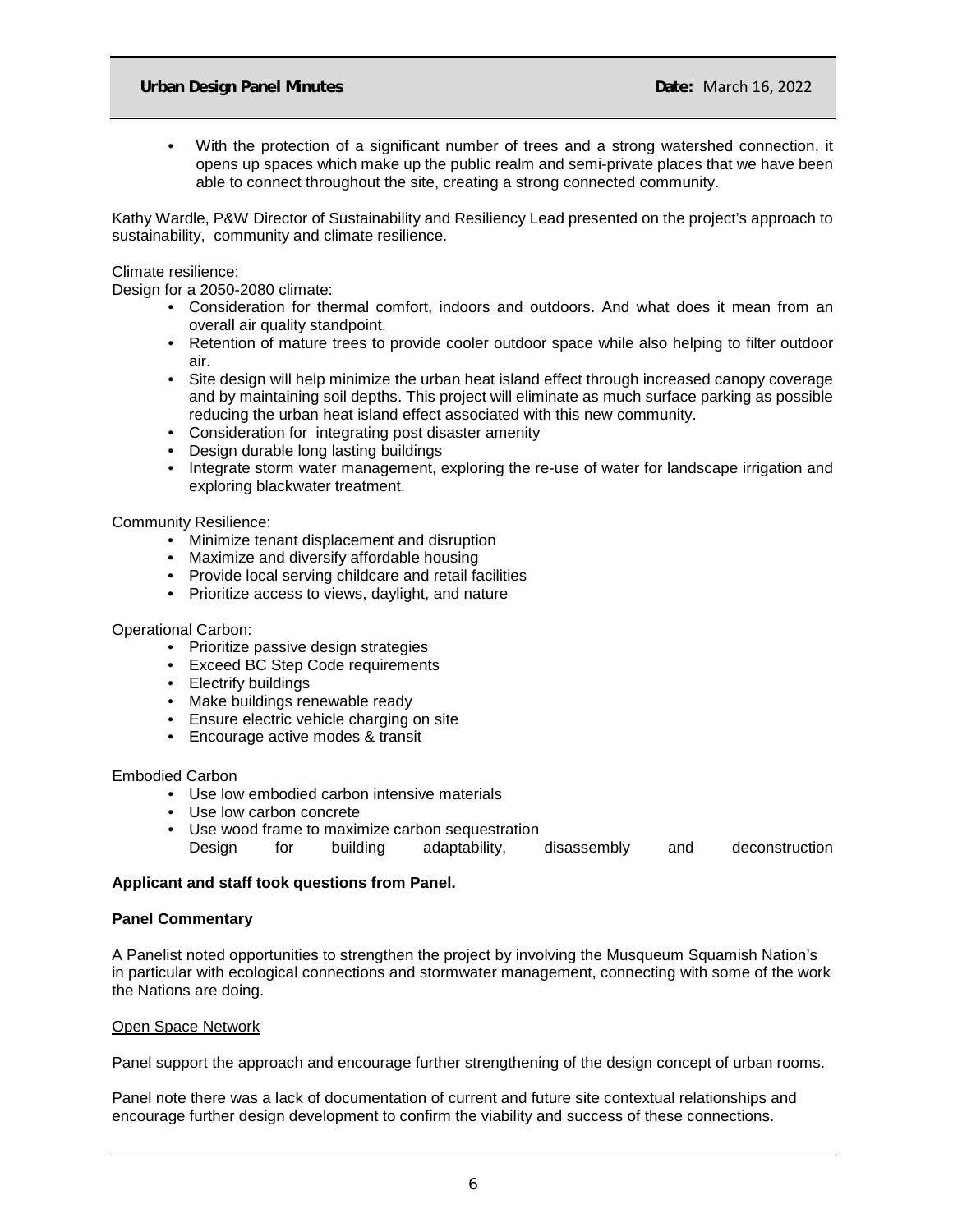Panel encourage further definition of the programming of the central plaza. Panel note it as a strong response and organizing principle. Panelists question how the central plaza functions day to day as well as for special events.

A Panelist noted concerns with the lack of turnarounds for Hermon Drive. Is it a one way street? Or is there access from the north that would be needed at some point in order to make the space more accessible? (i.e. is it opened day to day? does it close for special events? etc.).

Panel note that a clear design intent for Hermon Drive is needed to protect against collisions and conflicts between vehicular traffic and pedestrian movements. Visual connection of mid-block crossings of Hermon important.

A Panelist noted concerns with the central tower building as the parking lot does not have vehicle accessibility.

A Panelist noted the front door of the site at Cassiar and Lougheed needs further design development.

Some Panelists note some of the urban rooms would benefit from a unique identity, possibly anchored by amenity huts that house equipment for urban agriculture or storm water management. A Panelist recommended greater enclosure of the urban rooms with the mid-rise forms. A Panelist encouraged spaces not just for the public but backyards and spaces for residents where they can engage socially with each other for social resiliency.

A Panelist noted the width of the mid-rise buildings appear to be based on a double loaded corridor buildings with single aspect units. Single aspect units typically struggle with overheating. The Panelist recommended dual aspect units which can be naturally ventilated. Dual aspect unit buildings will also create building edge without changing the density, create more clearly defined for the urban rooms, more front doors and vertical circulation nodes connecting to the urban spaces. This will create more eyes on the streets and more front doors resulting in better urban design and a stronger open space concept.

#### Accessibility and Mobility

Panel note strong support for the Consultant team and the approach to accessibility right from the onset. Panelists appreciate seeing the accessibility material integrated through the document and encourage this for all projects presented.

Some panel members question the level of accessibility success particularly on the Lougheed corner. The accessible routes should be safe, pleasant and an essential part of the day to day site circulation. A Panelist encouraged more connection and more interaction between the Lougheed sidewalk and site.

A Panelist noted the Lougheed corner seems like a bit of a gap given where there's also the bike lane. If someone is coming from the south end of the site and they want to walk with their bike there isn't a connection without using the elevators.

Panel note it needs to see contextually how this will fit in with the surroundings, not just the connections to the transit station, but also the overall plan for this area.

Some Panelists note the need for publicly available elevators. A Panelist challenged applicant to think about the buildings as vertical bridges that link one part of the site to the other with accessible paths of travel. Panel encourage applicant to embrace that now and start planning for how will access work and safety work when those start to become part of your accessibility solution.

## Built Form

In general, several Panel members note the height and density could be increased along Lougheed.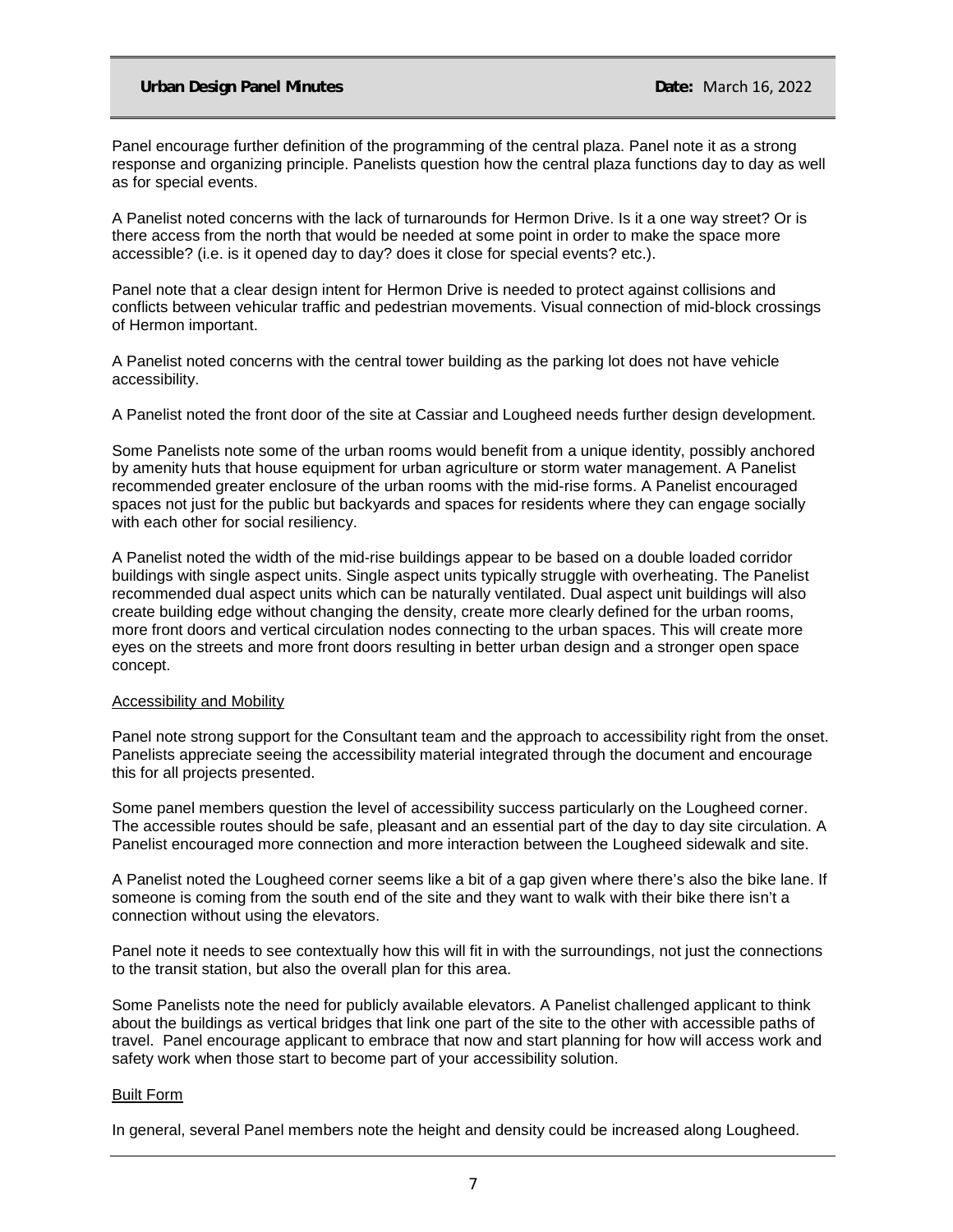A couple of Panelists note the shading associated with the towers appeared acceptable and there was a general consensus of support for the tower locations at the low point on the perimeter of the site by Panel. One Panel member noted concern with the central tower and whether that was appropriate or required by the design, noting the 4th tower appeared out of place.

Some Panelists note challenges with the built form as there hasn't been a lot of study about what the greater context might look like in the future. A Panelist noted there are possibilities to allow for an increased massing along Lougheed and that would allow for a reduced density as one moves north and west into the residential neighbourhoods.

A Panelist noted due to the unique circumstances of the site on a landscape level that studies could be taken to utilize the massing as further protection to the tree stock over time as temperatures increase. Because the site is open and exposed it is not protected from the sunlight, there needs to be a strong curation of massing and shadow studies to occur on the site to allow for protection of the planting and for the occupants that will be on the site.

Panel note concerns with the lack of contextual information available. A Panelist suggested a contour plan for next time.

#### Site Program + Complete Community

Some Panelists suggest amenities for those working from home such as shared workspace or meeting rooms could be provided on the site of this scale.

A Panelist encouraged applicant to review the quantity of units for singles versus families.

Panel would like assurance the daycare size is coordinated with daycare operations and the number of children expected on the site.

A Panelist noted by adding 1000 new families in the neighbourhood will add pressure to the schools, and suggested working with Vancouver School Board to build a school before there's an overflow.

A Panelist noted there are opportunities for people to utilize the site effectively. Panelist is concerned the site is overly programmed and there should be some consideration given to flexible unprogrammed space.

A Panelist encouraged opportunities to allow for self-authorship by the inhabitants on the site to take on their own approaches or simply to begin arranging and utilizing space within the site as they wish.

A Panelist suggest planning for buildings with floor to floor heights close to grade facing Lougheed that could accommodate future employment or retail space.

A Panelist noted there is a unique opportunity with the slope and how the parkade walls will be partially exposed and to consider designing parkade structures with some exposure to grade that could be retrofitted in the future into amenity or employment space as the need for parking reduces over time.

#### Preliminary Sustainability Strategies

Panel note strong support for the stormwater management systems.

Panel note strong support for the tree retention strategy.

A Panelist noted there is an opportunity for having a District energy system to load share between buildings and to consider a waste water heat recovery systems.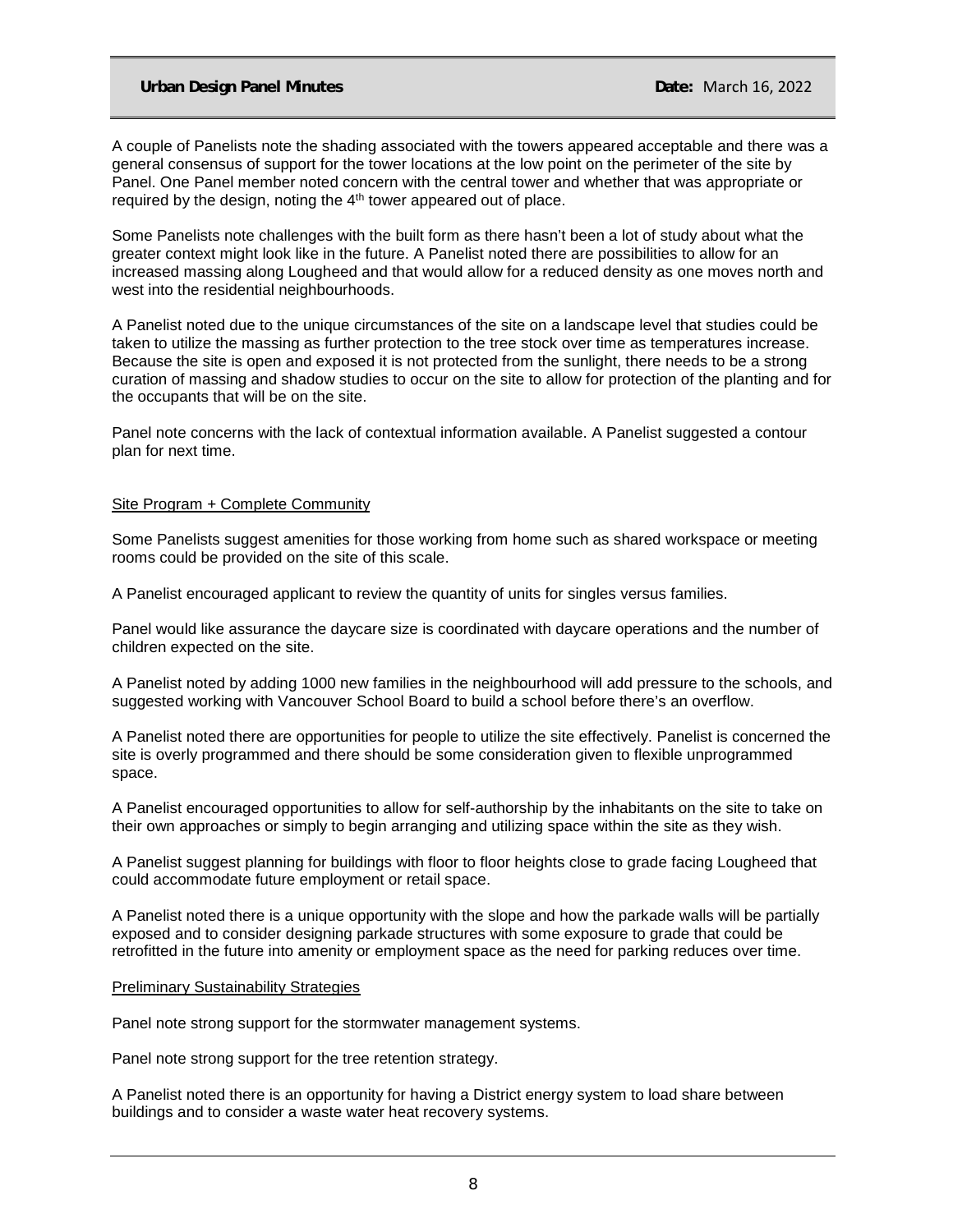A Panelist suggested further defining post disaster provisions for residents. Will residents take refuge on site or in the adjacent school and community centre?

Applicant's Response: The applicant team thanked the panel for their comments.

| 2. | Address:                   | Broadway Plan                                                                                                                                                                                                                                                                                                                                                                                                                |
|----|----------------------------|------------------------------------------------------------------------------------------------------------------------------------------------------------------------------------------------------------------------------------------------------------------------------------------------------------------------------------------------------------------------------------------------------------------------------|
|    | <b>Permit No.:</b>         | N/A                                                                                                                                                                                                                                                                                                                                                                                                                          |
|    | <b>Description:</b>        | Broadway Plan will be a 30-year comprehensive area plan to integrate<br>new housing, job space and amenities around the Broadway Subway.<br>The early draft plan policies for land use as well as draft public realm and<br>built form guidelines will be presented for UDP's feedback and advice to<br>contribute towards staff's development of the detailed built form and<br>public realm guidelines for the final plan. |
|    | Zoning:                    | N/A                                                                                                                                                                                                                                                                                                                                                                                                                          |
|    | <b>Application Status:</b> | Comprehensive community plan                                                                                                                                                                                                                                                                                                                                                                                                 |
|    | <b>Review:</b>             | N/A                                                                                                                                                                                                                                                                                                                                                                                                                          |
|    | <b>Architect:</b>          | N/A                                                                                                                                                                                                                                                                                                                                                                                                                          |
|    | Delegation:                | N/A                                                                                                                                                                                                                                                                                                                                                                                                                          |
|    | Staff:                     | John Grottenberg, Matt Shillito, Yuichi Watanabe, and Tatum Lawlor                                                                                                                                                                                                                                                                                                                                                           |

## **EVALUATION: NON-VOTING**

## **Planner's Introduction:**

John Grottenberg, Lead Broadway Planner

## **Plan Scope and Study Area**

- The Broadway Plan is a major planning initiative focusing on opportunities to integrate development with transit along and around the Broadway Subway.
- It will provide a comprehensive framework to guide growth and positive change over the next 30 years.
- The Plan area is centred on Broadway, generally from Clark Drive in the east to Vine Street in the west, and between 1<sup>st</sup> and 16<sup>th</sup> Avenues.

## **Planning Process**

- We're now in the last stage of the planning process, preparing the Draft Plan.
- The Draft Plan provides more detail on all of the Plan topics, but is substantially the same as the Refined Directions in terms of the approach to key elements like land uses and building heights.
- We're undertaking a final round of public engagement and then we will prepare to present the Plan for Council's consideration on May 18.

## **Draft Plan Vision and Character Areas**

- The vision for Broadway is that in 2050 the neighbourhoods are highly walkable, vibrant, inclusive and distinctive places to live, work, play and learn, connected to the region by the Broadway Subway.
- The Plan includes four distinct character areas—the Villages, Residential Areas, Centres, and Industrial/Employment Areas— which establish where and how the Broadway neighbourhoods will grow and change over the next 30 years.
- The Centres are generally along Broadway, extending north-south in some places, for example along Kingsway and Cambie streets. These are the higher density places where new development will integrate with the Broadway Subway and provide new affordable housing and job space, and shops, services and amenities
- There are two distinct types of Residential Areas: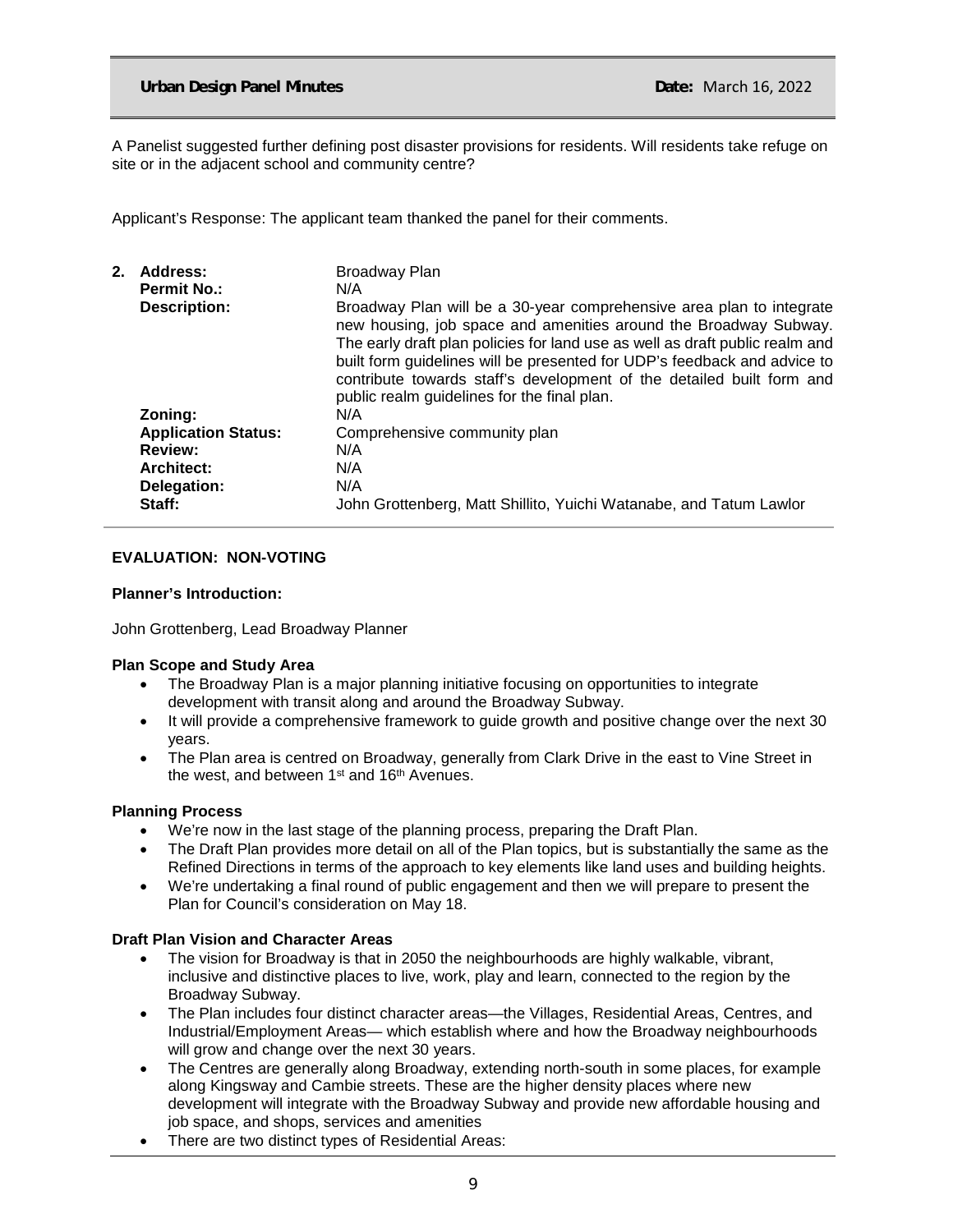- o The existing apartment areas, which have a significant portion of the city's stock of purpose-built rental, as well as social and co-op housing, providing a range of affordable options - primarily in 3-4 storey walk up apartments. The Plan aims to maintain affordability and provide choice for existing renters to remain in their neighbourhoods by enabling careful renewal of the aging rental stock over the long term - with a mix of building scales, including heights generally up to 15-20 storeys.
- $\circ$  The low density residential areas, which at the moment comprise mainly single family houses, duplexes, and smaller scale strata developments. These places will evolve to enable new affordable housing choices over time, with new 6 storey rental apartments, as well as market and below market rental apartments up to 18 storeys in strategic locations.
- The Villages include the cherished neighbourhood high streets and shopping areas of West 4th, South Granville and Main Street. The Plan seeks to maintain their local scale and character, providing opportunities to shop, work and play during the day and at night, and foster a vibrant public life. Lower building heights of 4 to 6 storeys will be maintained to limit redevelopment pressures on existing businesses and allow for incremental change.
- The Industrial/Employment Areas include Mount Pleasant industrial area, Burrard Slopes and an area along Great Northern Way on the edge of the False Creek Flats. These places will provide additional opportunities for employment space to support light industrial businesses and foster a growing innovation economy and creative industries.

Yuichi Watanabe, Community Planner

# **Built Form Principles and Guidelines**

- The Draft Plan includes a series of high-level Built Form Principles, including:
	- o Health and Well-being Social connection Green and resilient buildings Complementary development Connection to the public realm
- The general approach to height and density is to locate the tallest buildings within a short distance of rapid transit stations, focus growth within an easy walk and roll of local-serving shops, services, and amenities, and protect important views to the mountains, ocean, downtown skyline, and other landmarks.
- The Draft Plan includes policy to maintain sunlight on key public spaces (parks, public school yards, and shopping streets), such that new buildings considered through rezoning in the Broadway Plan area should not cast shadows on parks and public school yards from 10am to 4pm daily between the spring and fall Equinoxes, with some exceptions allowed for non-market and rental housing.
- The Draft Plan includes design guidelines for each building typology, including multiplexes, low rise apartments, low, mid and high rise mixed use, residential and office towers, and industrial/employment buildings. These provide key design parameters around building heights, minimum frontages, setbacks, tower floorplates, tower separation, floor-to floor heights, ground floor animation, etc.

Tatum Lawlor, Community Planner,

## **Public Realm Principles and Guidelines**

- The Draft Plan includes a series of high level Public Realm Principles, including:
	- o A complete, integrated and resilient public realm
		- o Welcoming and inclusive public spaces
		- o Reconciliation and decolonization<br>o Public space stewardship and con
	- Public space stewardship and community connections
- Based on these principles, the Broadway Plan includes a Public Realm Framework which: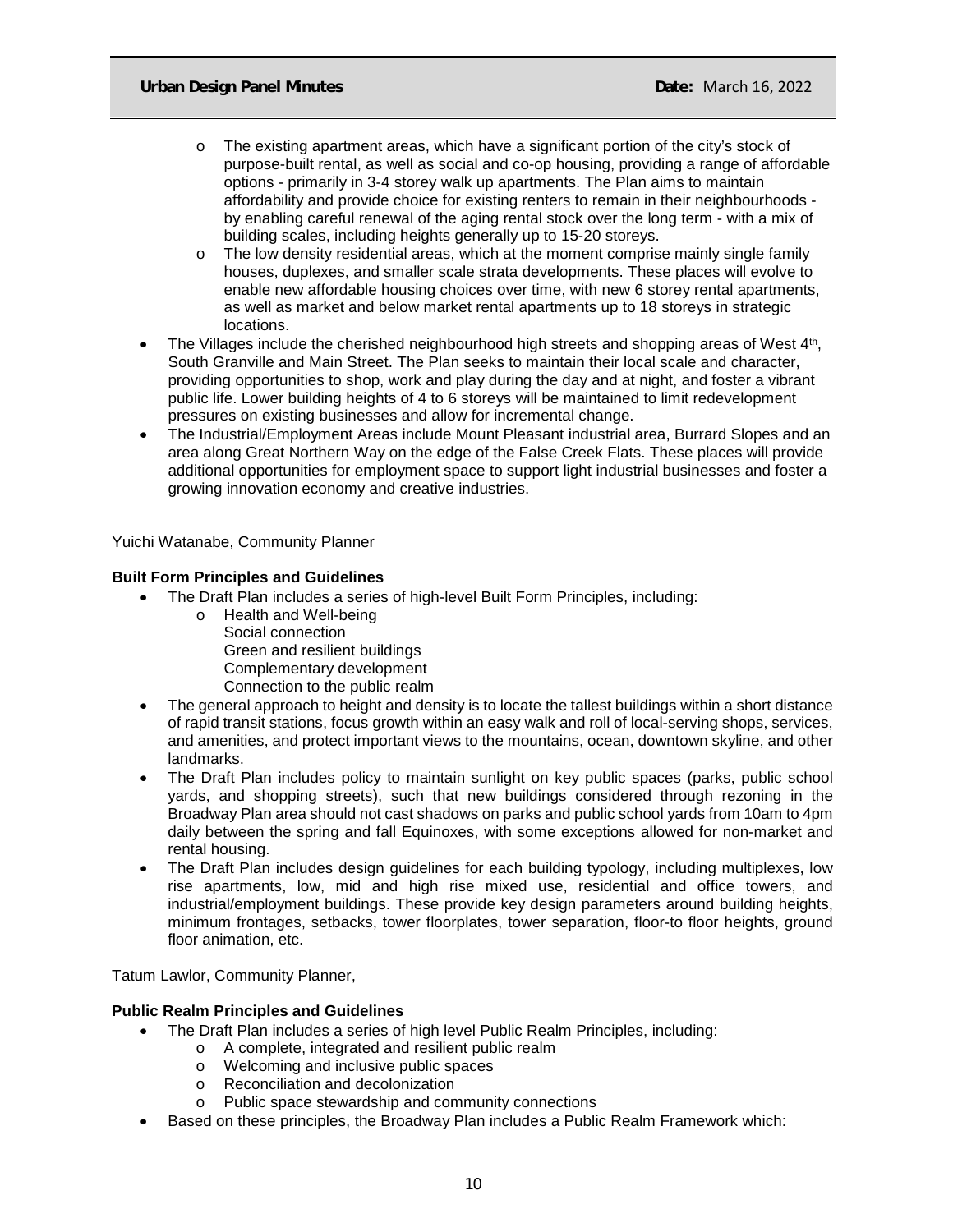- o Identifies key opportunity locations for public space improvements, such as along greenways, commercial high streets, blue green systems, parks and schools, etc.
- $\circ$  Sets policy directions for the placement, design and creation of new public spaces.
- Some of the key directions for new and improved public spaces include:
	- o Improved and enhanced streetscapes, including Broadway as a "Great Street".<br>
	o New public spaces on private property.
		- o New public spaces on private property.<br>
		o Repurposing road space into new public
		- o Repurposing road space into new public spaces.<br>○ New and expanded parks.
		- New and expanded parks.
- The Draft Plan and subsequent implementation stage will include Public Realm Design Guidelines covering the following topics: materials, edges, human scale, built form/public realm integration, trees and planting, green infrastructure, safety and accessibility, seating and gathering spaces, site, programming & spatial requirements.

# **Advice from the Panel on this application is sought on the following:**

1) Do you have any comments on the overall approach to height/scale, massing, and public realm across the study area, or for specific places?

2) How can we maintain and enhance urban livability with significant intensification for new housing and job space in the Broadway area?

3) Do you have any advice to contribute towards staff's development of the final plan and the guidelines

# **Staff took questions from Panel.**

# **Panel Commentary**

# The overall approach to height/scale, massing, and public realm across the study area, or for specific places

Some Panelists felt the plan is too timid in terms of building heights and densities at the transit nodes. The centres could be expanded and taller buildings considered.

There were mixed opinions regarding the proposed building heights in the existing residential areas. Some Panelists felt that the proposed towers up to 20 storeys would negatively impact the character of these areas. A Panelist raised concern about the introduction of towers in close proximity to heritage buildings and character houses. Other Panelists supported the heights and densities, particularly close to stations, and felt that the limit of two towers per block in the residential areas was too restrictive.

A Panelist suggested the plan needs to be more innovative in its approach to the public realm. The Panel made a number of suggestions for the public realm:

- o There should be larger building setbacks and the below grade parkades should be pulled back as they are right up to the property lines, not giving the street trees opportunity to grow even with structural soil cells.
- o Encouraging opportunities for access to urban agriculture in the public realm and on the roofs of buildings.
- o Plan for more covered outdoor areas.
- o Greater consideration of pedestrian links, especially to the waterfront.

A Panelist encouraged more work be done on the shadow studies and noted non-support for any shadowing on a public park space.